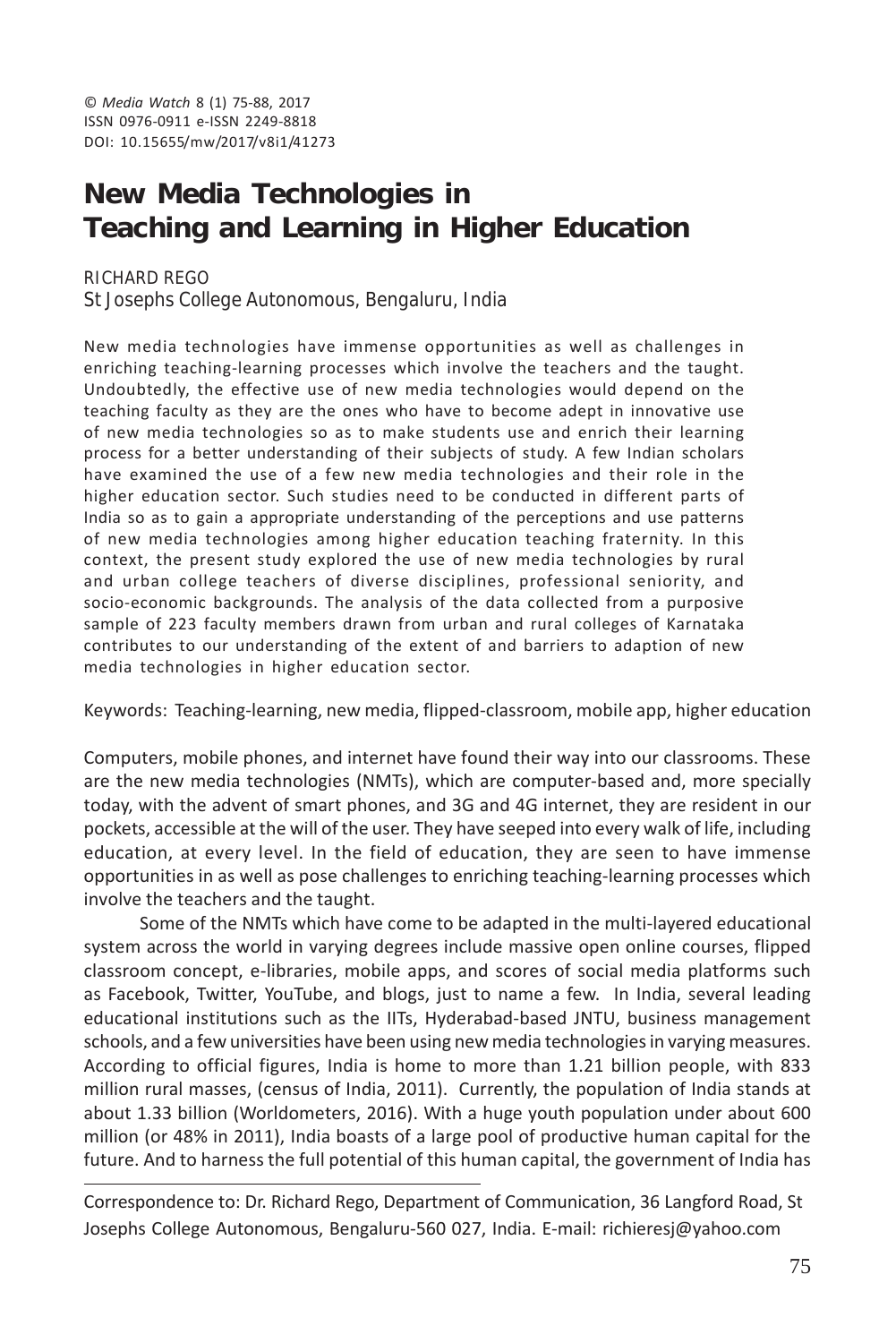launched a drive for the democratisation of education at all levels of schools. In 2004, the Government of India (GoI) launched information and communication technology programmes in schools to aid school education. In another gesture of commitment to ICTenabled education, the Indian Space Research Organisation launched India's first education satellite exclusively for education, in the same year (Das, 2011).

More recently, India launched its own indigenous version of massive open online courses- 'Swayam' (Shah, 2016), pointing to the importance ICTs and new media technologies are assuming in the changed modes of learning and knowledge production within the educational ecosystem of the country.

### **Literature Review**

New media technologies are newer forms of ICTs which dominated much of the last two decades of the 20th century. Accordingly, much of the research in the 20th century has focused on the use of ICTs in education. In the current changed scenario of the wired classrooms, media scholars have focused on wired and wireless technologies. ICTs is a general umbrella term under which a number of technologies, including the digital, could be clubbed. While ICTs were primarily computer based, and to a certain extent mass mediabased, they were not wired in the third quarter of the 20th century India. Stephen McDowell (2009) includes the internet under ICTs, while arguing that ICTs such as satellite television (for example, Satellite Instructional Television Experiment (SITE) carried out in 1975-76 in India) or the World Wide Web were initially conceived as educational technologies. But we need to note that digital technologies did not exist in India during the time of the SITE; and McDowel specially refers to non-wired, satellite television technology. Information communication technologies -then- were analogue. Hence, all ICTs were not digital. The *new-*ness in the NMTs comes post-television era, in the digitised -wired or mobile- platforms. This makes the new media technologies, referred to in this article, are digital and internet based. Because of the inherent advantages of the internet platforms, the use of NMTs makes classrooms makes a privileged site worthy of examination. Though tech-savvy classrooms, as we know them today, are a modern day construction. Bachmann and Shah argue that classrooms were "historically constructed with and in relationship to technologies of knowledge production." (2016: 273)

The relevance and importance of NMTs in education comes from the very nature of these technologies. By their very nature, accessibility, and the ease with which today's children and youth are engaged with NMTs, they provide a technological and digital context for educators or the "more knowledgeable others" (Vygotsky, 1986). Trucano is of the opinion that though ICTs are believed to be empowering teachers and learners, promoting change, and fostering development, he believes that there is a lack of compelling data to support such a belief. Neither are the outcomes of the use of ICTs in education clear, and hence open to debate (2005).

Initially, in the NMT era, there was a perception that classrooms would become obsolete because of the interactive nature and easy accessibility of higher education aided by digital technologies, compared to the traditional, lecture-based, one-way education. In continuance of this belief, the Ministry of Human Resource Development (MHRD) in the Government of India has been working for over a decade and spending billions of dollars on making higher education accessible to any willing learner, on the click of a button. Starting with the Saskhath project in 2006 to digitise and democratise higher education, and networking with hundreds of universities and thousands of colleges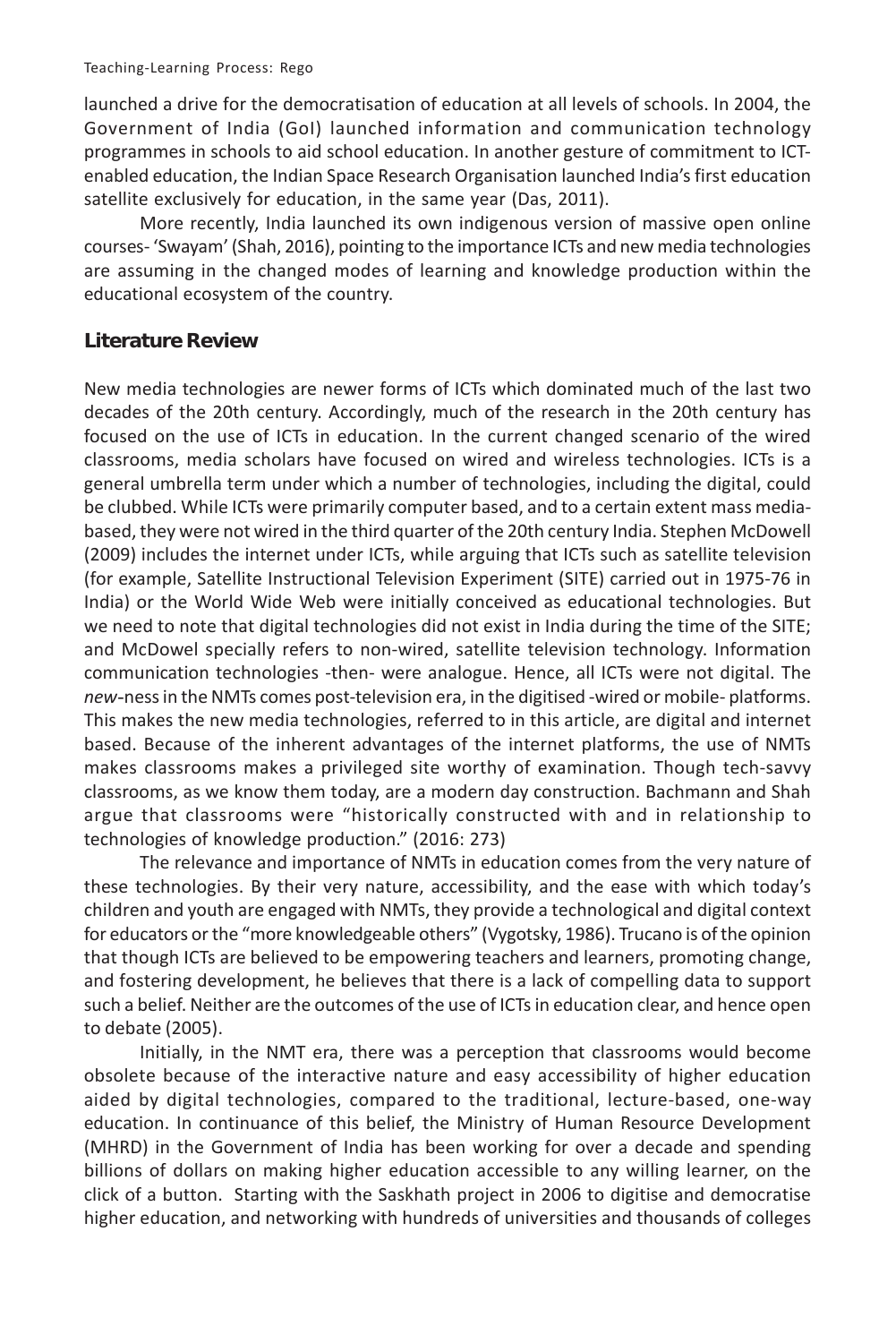and polytechnic institutions across the country, the MHRD set up large infrastructures for the production, distribution, and access of digitised text audio-visual, and animated educational content (http://www.sakshat.ac.in/). While, massively online open courseware (MOOCs) attained rapid popularity for open access education across the world in the first decade of the current century, their use and popularity also declined even faster due to their pitfalls (Bachmann and Shah, 2016). On the other hand, studies have shown the impact of using creative and engaging techniques in teaching, especially language teaching (Abel, Nerren, & Wilson, 2015). Undoubtedly, the effective use of NMTs would depend on the teaching faculty as they are the agents who need to become adept at innovative use of such technologies to help students use them and enrich their learning process for a better understanding of their subjects of study.

Some scholars have considered other factors which have a bearing on a child's development. For example, referring to Vygotsky's zone of proximal development (ZPD), Veer (2007: 95) suggests that in their social interactions with teachers and peers, "children learn to master specific cultural tools that enable them to solve intellectual problems and master their own behaviour." A child's all-round development is aided by human, social, cultural, and technical/ digital tools (Berk & Winsler, 1995). In such a collaborative enterprise, the 'more knowledgeable others' like teachers, informationally empowered and educationally supportive peers, and information-rich technologies serve as 'scaffolding' for a child, helping him/ her traverse the 'zone of proximal development' as referred to by Vygotsky (McLeod, 2007; Balaban, 1995; Berk and Winsler, 1995).

A few Indian scholars have examined the use of some of these NMTs and their role in harnessing the potential of children and students in higher education (Das, 2011; Jose, 2016) to cross the ZPD and realising their full potential. But because of the diverse geography, culture, varieties of languages, socio-economic and ethnic differences within the one country, these studies tend to be local in nature. Such studies need to be conducted in different parts of India so as to gain a fuller understanding of the perceptions and use patterns of NMTs among higher education teaching fraternity.

In this context, the present study has explored the use of NMTs by rural and urban college teachers of diverse disciplines, professional seniority, and socio-economic backgrounds. It worked out a research design to collect data from the faculty teaching in colleges and universities, to contribute to our understanding of the extent of, the reasons for, the barriers to the adaption of NMTs in higher education sector, and their perceived benefits.

# **Methodology**

This study employs a quantitative methodology, using the survey questionnaire. A total of 260 respondents teaching in 34 colleges and four universities in Karnataka were contacted using a purposive sample, and survey questionnaires were served. Of the 34 colleges, 12 are state-owned, whereas 22 privately managed. Among the four universities shortlisted, one is private and three others are state-owned or managed.

The sample was taken from Karnataka, a state in southern India. Fourteen of the 30 districts of Karnataka, which are clubbed into four administrative divisions, were included in the sample. The fourteen selected districts were: Raichur and Kalaburgi from Kalaburgi division; Bengaluru Urban, Bengaluru Rural, Ramanagara, Davanagere, and Chikkaballapura from Bengaluru division; Vijayapura, Uttara Kannada, and Dharwad from Belagavi division; and the districts of Mysuru, Hassana, Mangaluru, and Mandya from Mysuru division.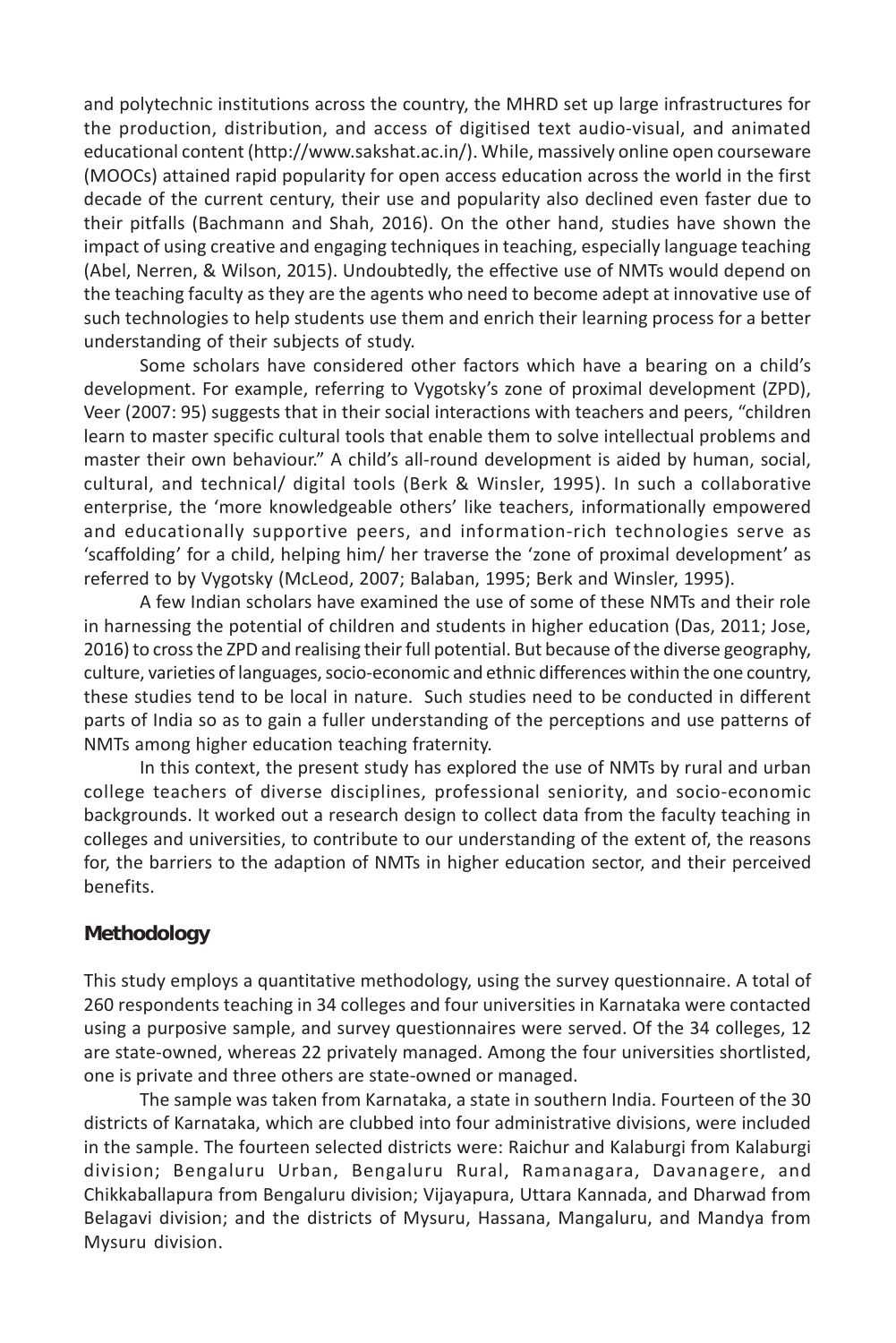Besides representing the geo-linguistic diversity within the state, these districts also represent the socio-economic, educational, and technological diversities in terms of development. Bengaluru and Mysuru divisions are relatively well-developed in terms of industrial, technological, economic growth, have some of the well-known colleges and universities of the state and the country, and show the best results in school and higher secondary level education examinations at the state level. In contrast, Belagavi, and especially Kalaburgi division, lack such well-known and well-equipped educational institutions. Though Hubli in Dharward district (Belagavi division) is relatively welldeveloped industrially, and economically better off, other parts of the division are not. Responses from the 260 respondents were elicited, of which 223 responses were valid, while 37 were not, either because of the incomplete or because of the faulty responses given. Hence they were eliminated, leaving 223 responses for analysis. The study used frequency tables for demographic description, chi-square, *t*-test, and ANOVA were used for inferential testing significance of the findings. The section below lists the results.

The survey questionnaire comprised of 24 questions intended to elicit data concerning the teachers' demographics (13 questions), their use/non-use of new media technologies and their reasons for it (10 questions), their preferred platforms of such technologies, and their 'open comments' (one question). The obtained data was analysed using SPSS. After determining the respondents' profile and the reasons of the non-users (72) for not using NMTs in higher education, the NMT users' (153) data was separately analysed to understand the socio-demographic variables, their use pattern, preferences and reasons for the applications they use in teaching, and their perceptions of the results of that use.

### **Research Questions**

- RQ1: Do teachers at higher education level employ NMTs, and to what extent?
- RQ2: What is the profile of the teachers who use/don't use NMTs in education?
- RQ3: What are the reasons for their using/not using NMTs in education?
- RQ4: What are the NMT platforms preferred by teachers for teaching?
- RQ5: What are the perceptions of teachers regarding their influence on students on the use of NMTs?

### **Analysis and Findings**

Table 1 shows that of the 223 respondents, 47.1% (105) are male and 52.9% (118) are female. Similarly, 28.7% are Ph.D holders, 12.6% M.Phil holders, and 58.2% have obtained a Masters degree. Almost half the number (111 or 49.8%) of the respondents hail from rural areas of the northern and central parts of Karnataka, whereas 112 (50.2%) respondents are from Bengaluru and Mysuru divisions.

There are more Assistant Professors and Associate Professors (76.2%) among the respondents than Professors (23.8%). While 64.1% of teach under-graduate programmes, only 12.6% teach at masters level, and 23.3% teach at both levels. A big majority of them.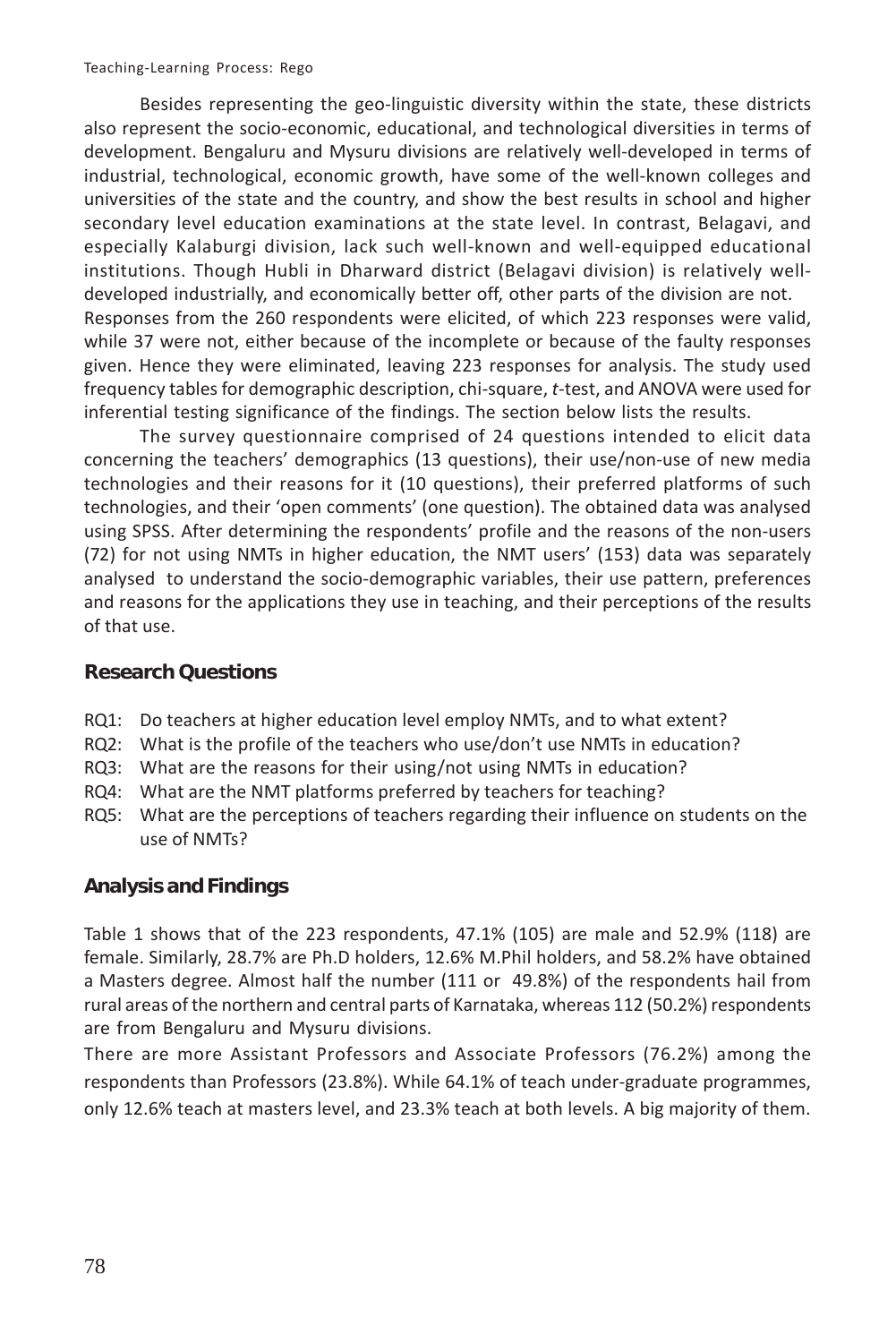| Variable              |                      | $(N=223)$ | Range              | M      | Sd    |
|-----------------------|----------------------|-----------|--------------------|--------|-------|
|                       |                      | $(\%)$    |                    |        |       |
| Sex:                  | Male                 | 47.1      |                    |        |       |
|                       | Female               | 52.9      |                    |        |       |
| Age (years)           |                      |           | (22-58) 36 34.4305 |        | 9.202 |
| Qualification:        | PhD                  | 28.7      |                    |        |       |
|                       | <b>MPhil</b>         | 12.6      |                    |        |       |
|                       | Master               | 58.7      |                    |        |       |
| Location:             | Urban                | 49.8      |                    |        |       |
|                       | Rural                | 50.2      |                    |        |       |
| Designation:          | Professor            | 23.8      |                    |        |       |
|                       | Associate/Asst. Prof | 76.2      |                    |        |       |
| Years of Experience:  |                      | 223       | $(1-35)34$         | 8.8477 | 8.340 |
| Teaching Level:       | UG                   | 64.1      |                    |        |       |
|                       | PG                   | 12.6      |                    |        |       |
|                       | Both UG & PG         | 23.3      |                    |        |       |
| Aided/Unaided: Aided  |                      | 22.9      |                    |        |       |
|                       | Unaided              | 77.1      |                    |        |       |
| Subjects of Teaching: |                      |           |                    |        |       |
|                       | Science              | 32.3      |                    |        |       |
|                       | Social Sciences      | 24.2      |                    |        |       |
|                       | Languages            | 18.8      |                    |        |       |
|                       | Commerce/Management  | 24.7      |                    |        |       |

#### Table 1. Sample description

(77.1%) are unaided or receive salaries from the private managements, which usually tend to be meagre, and 22.9% of them are aided or are paid by the state government. The sample represents a variety of streams of education: sciences (32.3%), social sciences (24.2%), languages (18.8%), and commerce/management and other technical or professional courses like nursing and law (24.7%).

Among the 223 valid respondents, 151 respondents confirmed that they use new media technologies in higher education, whereas 72 do not use them. The mean age of the entire sample (223) is 34.430 years, with a minimum of 22 years (three respondents) and maximum of 58 years (four respondents), and 8.8475 years mean for the number of teaching experience (Table 1). The analysis reveals a 9.20266 standard deviation (SD) for age, and 8.34094 SD for teaching experience. It is relatively a younger sample, both in age and teaching experience. The Pearson Correlation (2-tailed) was .860, with a significance value of .000, indicating a significant relationship between the age of the faculty and their teaching experience.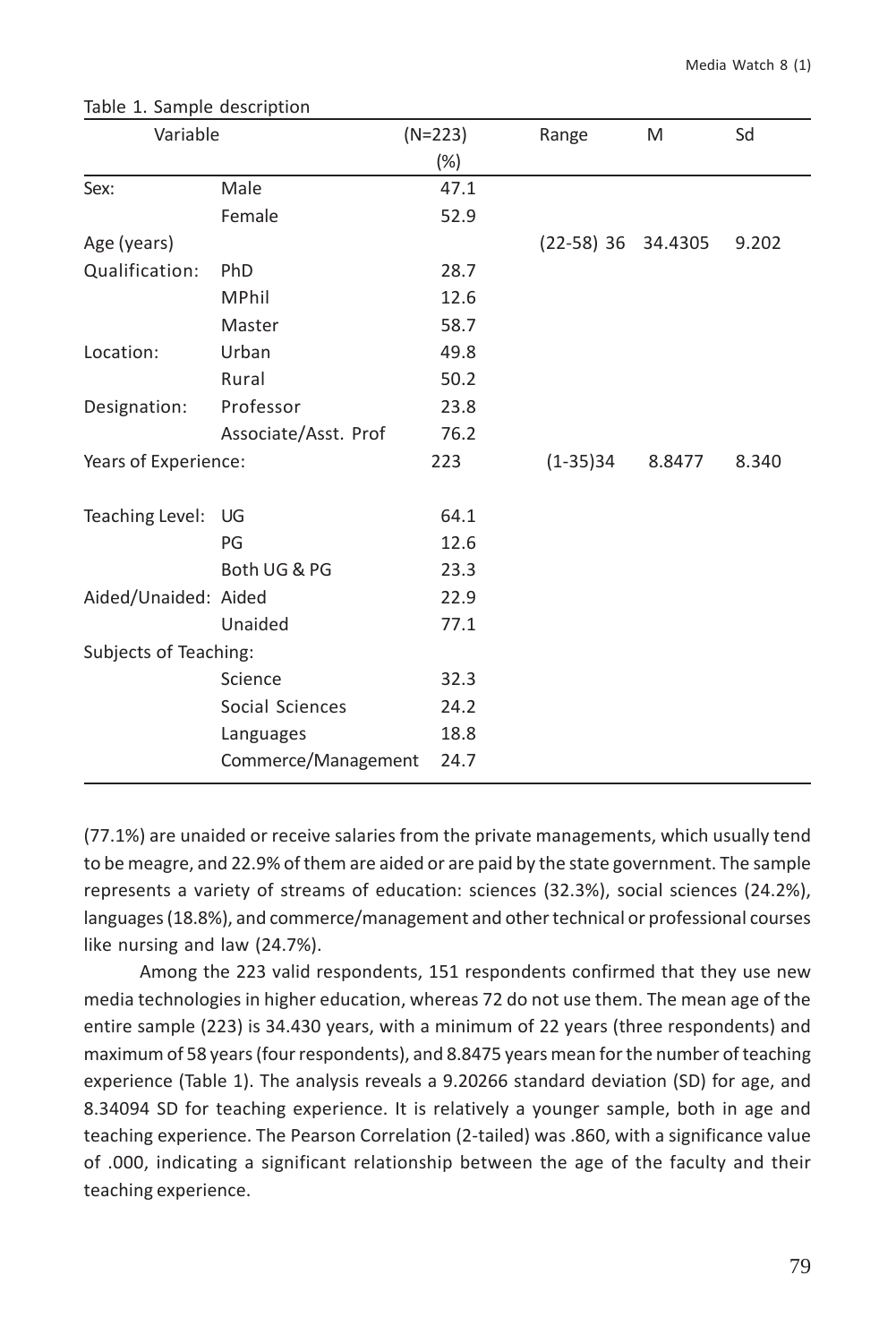Table 2 gives the distribution of the sample, both for users and non-users of new media technology in higher education. It separates and tells us who the users and nonusers are. For example, in the cross tabulated frequency distribution shown in Table 2, the incidence of using NMTs in teaching among the faculty members in Karnataka is significantly higher among females (74.6%) than male (60%) respondents. Conversely, the habit of not using NMTs is salient among males (40%) than females (25.4). The Chi- square test shows (see Table 2) a statistically significant association between sex and the use of NMTs in teaching; X2 (1, N = 223) = 5.4000, p=.020.

| Variables                |                        | <b>NMT Use</b> |                       |        | Total     | Chi-square |               |         |                  |  |
|--------------------------|------------------------|----------------|-----------------------|--------|-----------|------------|---------------|---------|------------------|--|
|                          |                        |                | Use<br>Don't Use      |        |           | $N$ (%)    |               | Results |                  |  |
|                          |                        | $N(\%)$        |                       |        | N(%)      |            |               |         |                  |  |
| Sex:                     | Male                   | 63 (60.0)      |                       |        | 42 (40.0) |            | 105 (100) 118 |         | $X^2 = 5.400$    |  |
|                          | Female                 | 88 (74.6)      |                       |        | 30(25.4)  |            | (100)         |         | $df = 1$         |  |
|                          | Total                  | 151 (67.7)     |                       |        | 72 (32.3) |            | 223 (100)     |         | $Sig = .020$     |  |
| Qualification: PhD       |                        | 52(81.3)       |                       |        | 12 (18.8) |            | 64 (100)      |         | $X^2 = 8.829$    |  |
|                          | MPhil                  | 20(71.4)       |                       |        | 8(28.6)   |            | 28 (100)      |         | $df = 2$         |  |
|                          | Masters                | 79 (60.3)      |                       |        | 52 (39.7) |            | 131(100)      |         |                  |  |
|                          | Total                  | 151 (67.7)     |                       |        | 72 (32.3) |            | 223 (100)     |         | $Sig = .012$     |  |
|                          | Designation: Professor | 39 (73.6)      |                       |        | 14 (26.4) |            | 53 (100)      |         | $X^2 = 1.096$    |  |
|                          | Assoc. / Asst. Prof.   | 112 (65.9)     |                       |        | 58 (34.1) |            | 170 (100)     |         | $df = 1$         |  |
| Total                    |                        | 151 (67.7)     |                       |        | 72 (32.3) |            | 223 (100)     |         | $Sig = .295$     |  |
| Teaching Level: UG<br>PG |                        | 86 (60.1)      |                       |        | 57 (39.9) |            | 143 (100)     |         | $X^2 = 10.850$ . |  |
|                          |                        | 24 (85.7)      |                       |        | 4(14.3)   |            | 28 (100)      |         | $df = 2$         |  |
| Both UG & PG             |                        |                | 41 (78.8)<br>11(21.2) |        |           | 52 (100)   |               |         | $Sig=004$        |  |
| Total                    |                        | 151 (67.7)     |                       |        | 72 (32.3) |            | 223 (100)     |         |                  |  |
|                          | Aided/Unaided: Aided   | 37 (72.5)      |                       |        | 14 (27.5) |            | 51 (100)      |         | $X^2 = .707$     |  |
|                          | Unaided                | 114 (66.3)     |                       |        | 58 (33.7) |            | 172 (100)     |         | $df=2$           |  |
|                          | Total                  | 151 (67.7)     |                       |        | 72 (32.3) |            | 223 (100)     |         | $Sig = .400$     |  |
| Subjects:                | Science                | 47 (65.3)      |                       |        | 25 (34.7) |            | 72 (100)      |         | $X^2 = 3.849$    |  |
|                          | Social Science         | 32 (59.3)      |                       |        | 22 (40.7) |            | 54 (100)      |         | $df = 3$         |  |
|                          | Languages              | 31 (73.8)      |                       |        | 11(26.2)  |            | 42 (100)      |         | $Sig = .278$     |  |
| Commerce/Management      |                        | 41 (74.5)      |                       |        | 14 (25.5) |            | 55 (100)      |         |                  |  |
|                          | Total                  | 151 (67.7)     |                       |        | 72 (32.3) |            | 223 (100)     |         |                  |  |
|                          |                        |                |                       | t-Test |           |            |               |         |                  |  |
| Variables                |                        | ${\sf N}$      | Mean                  |        | SD        |            | $\sf t$       | df      | Sig              |  |
|                          |                        |                |                       |        |           |            |               |         | (2 tailed)       |  |
| Age:                     | Use NMT                | 151            |                       | 35.377 | 9.16715   |            | 2.242         | 221     | .026             |  |
|                          | Do not use NMT         | 72             |                       | 32.444 | 9.05988   |            |               |         |                  |  |

|  |  | Table 2. NMT use in teaching by socio-demographic variables |  |
|--|--|-------------------------------------------------------------|--|
|  |  |                                                             |  |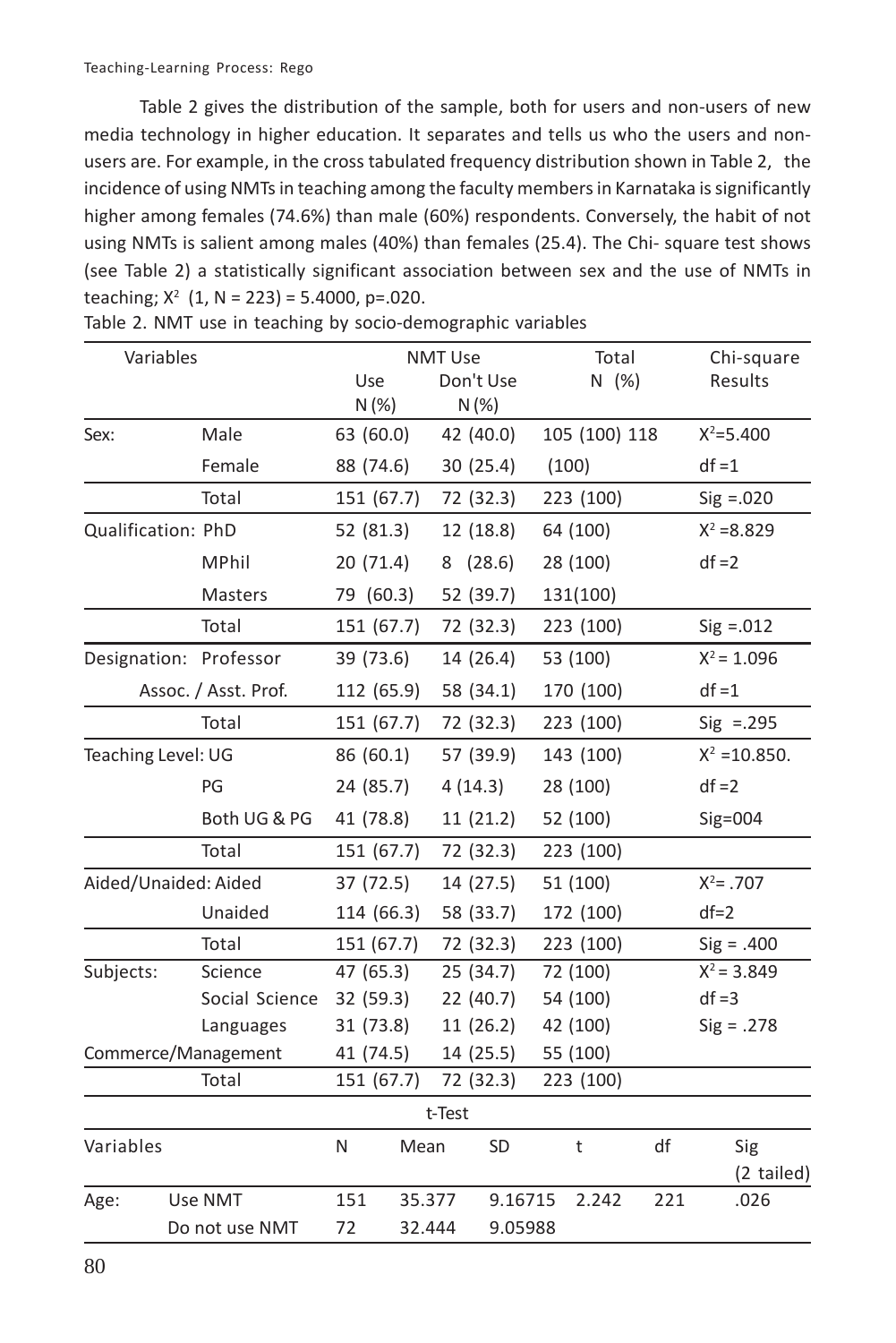If age is considered, those who use NMTs have a higher mean age than those who do not use them in teaching. The t-test shows that the use of NMTs in teaching is dependent on age. In other words, the incidence of using NMTs in teaching is significantly higher among the faculty members who are of relatively higher age,  $t$  (221) = 2.242,  $p = 0.026$ . Likewise, faculty members with doctorates are more likely to use NMTs in teaching (81.3%), than faculty with M.Phil. (71.4%), and Masters degree alone (60.3%). Chi-square test points to a significant relationship between the use of NMTs and the qualification of teachers: X2 (2, N=223) = 8.829; p=.012.

A third variable that has a significant relationship to the use of NMTs is the teaching course level of the faculty concerned. The teachers engaged in teaching Masters level courses have a higher count in using NMTs in teaching; 24 teachers (85.7%) engaged in teaching only the Masters level courses use NMTs compared to the 86 (60.1%) who teach only the Under Graduate courses and the 41 (78.8%) teachers who are involved in teaching at both the levels. The chi-square test show the relationship to be significant:  $X^2$  (2, N=223) =10.850. *p=.*004.

Other variables such as designation/ grades of the teachers (professor or associate professor or assistant professor) with an  $X^2 = .295$  and p =1.096, state-aid (salaried) to the teacher, with a p-value of .707, and the subjects taught by the teacher (whether it is science, social science, languages or commerce and management) with a p-value of p =3.849, do not show any significant relationship with the use of NMTs. While 73.6% of the professors use NMTs, 65.9% of the Associates and Assistant Professors use them in their teaching; 72.5% of the aided teachers receiving state salary and 66.3% of the unaided (receiving private management salaries), and 65.3% of teachers teaching science-related subjects, 59.3% teaching social science related courses, 73.8% language teachers, and 74.5% of the commerce or management and other teachers use NMTs in their teaching. Though there are some differences in the percentage of the users, chi-square test reveals that the differences are not significant.

It is observed that among the total of 72 non-users of NMTs, 42 (40%) are male and 30 (25.4%) are female; 52 (39.7%) are Masters degree holders compared to the 12 (18.8%) Ph.D degrees holders, and 8 (28.6%) M.Phil degrees holders. Among the 72 non-users, 49 (43.8%) hail from rural areas, as against the 20.7% who are urban teachers. While the significance of the relationship between the qualification of the teacher (.000), place/ district (urban or rural) in which the teacher is based (.002), receiving state aid (.000), the grade or designation of the teacher (.000), and the level (UG or Masters) of the academic programme they teach at (.000) is high to not using NMTs, other variables such as sex (.157) and subjects they teach (.065) do not have significance to their non-use of NMTs.

| Reasons                                       | N  | ℅     |
|-----------------------------------------------|----|-------|
| No internet facility in my college/department | 31 | 43.1  |
| Not sure of NMT benefits in teaching          | 16 | 22.2  |
| I am not interested                           | 8  | 11.1  |
| Don't know how to use NMTs in teaching        | 7  | 9.7   |
| Other reasons                                 | 10 | 13.9  |
| Total                                         | 72 | 100.0 |
|                                               |    |       |

Table 3. Reasons for not using NMTs in teaching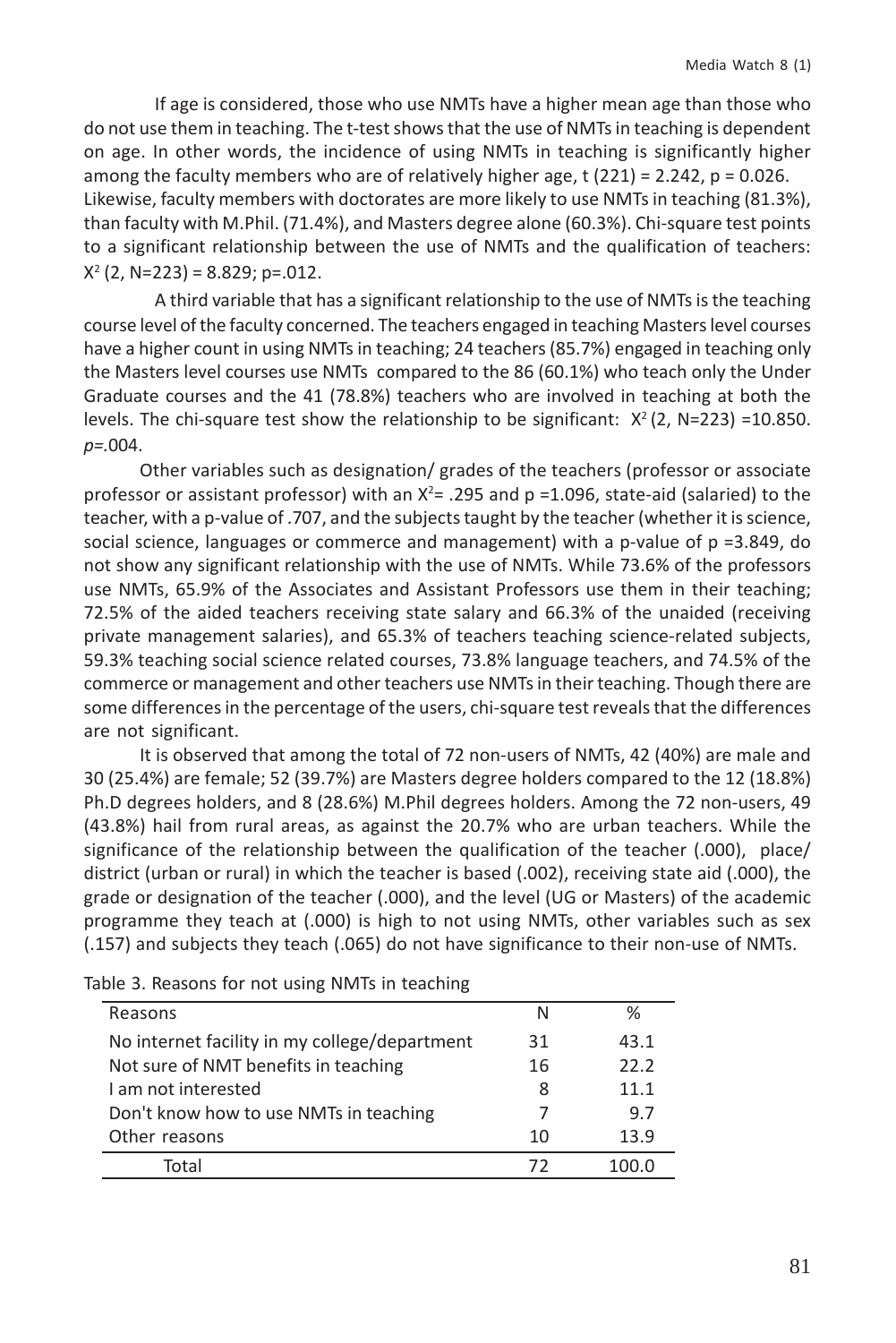Among the 223 respondents, 72 teachers do not use NMTs. Using descriptive statistics, it is figured out that 43.1% teachers do not use NMTs because they do not have access to internet, followed by 22.2% who are not convinced of the benefits of using NMTs in higher education, 11.1% those not interested at using them, 9.7% are those who do not know how to use them, and 13.9% have other reasons for not using them (Table 3).

# Among NMT Users

Is the longevity of using NMTs in higher education related to any of the variables under consideration? To know the relationship between longevity of using NMTs (dependent variable) and independent two-group variables such as sex, location, designation, and teachers receiving state salary, they are cross tabulated and a *t-*test is performed to see the significance.

Among the 151 users, 63 are male (mean 4.53 years of experience at using NMTs) and 88 female (mean 4.2386), with a mean difference of .30105 years. The relationship of sex of the NM users to longevity is not significant (*p-*value .581) at *t* (149, N=151) = .553. Similarly, longevity of using NMTs does not have significant relationship with the users' salary type or source (state-aided or private management-aided); 37 of the users are 'aided' and 114 are unaided or paid by private managements, with a mean difference of -0.12447, and total (149, N=151) = -0.199, with *p-*value .842.

Two other variables, viz. location and designation of the users, show significant relationship with the longevity of using NMTs. While 88 (mean 4.8182 years) among the 151 NMT users are urban, 63 (mean: 3.7302 years) are rural, with a mean difference of 1.08802 years. The *t-*value is 2.025 (*df*=149). The difference between the urban and rural teachers in the longevity of using NMTs is significant (*p*=.045), with more urban teachers using NMTs.

Similarly, the designation of teachers has a significant relationship with the longevity of using NMTs in teaching: 39 of the NMT-using teachers are professors, whereas 112 are either associate or assistant professors, with a mean of 5.4872 and 3.9732 years of experience respectively, and a mean difference of 1.51397 years. The relationship is significant with a *t-*value of 2.519 (*df=*149) and *p-*value .013, with a significantly more number of professors using NMTs. To ascertain the relationship between longevity of using NMTs with groups of multiple independent variables, One Way ANOVA is used. Length of experience in the teachers' use of NMTs is considered against three other variables: teachers' qualification, level of the courses they are teaching, and the subjects they teach.

Table 4 shows that while the 20 M.Phil. degree holders have the maximum experience in using NMTs (mean: 5.6500 years), 52 Ph.D. holders have 4.9808 years of experience, and 79 Masters degree holders have a mean 3.6329 years of experience in using NMTs. With an *f-*value =4.605 (BG *df=2,* and WG: 148, N=151), and *p-*value .011, the relationship is significant. The higher is the qualification of the teachers, the more they tend to use NMTs.

82 Similarly, the level of a course a teacher teaches also is related to the use of NMTs. While those (24) teaching at the Masters level have a mean 3.9583 years of experience in using NMTs, those teaching at Under Graduate level (86) have a mean 3.6744 years of experience. The 41 teachers who teach both at UG and Masters level have the maximum of 6.0488 years of experience in using NMTs. With an *f-*value 8.162 (BG2; WG 148, N=151) and *p-*value .000, the relationship is significant. Teachers teaching at Masters level tend to use more NMTs than those teaching at under-graduate level. But the subjects taught by teachers do not have a significant relationship with the years of experience in using NMTs. Science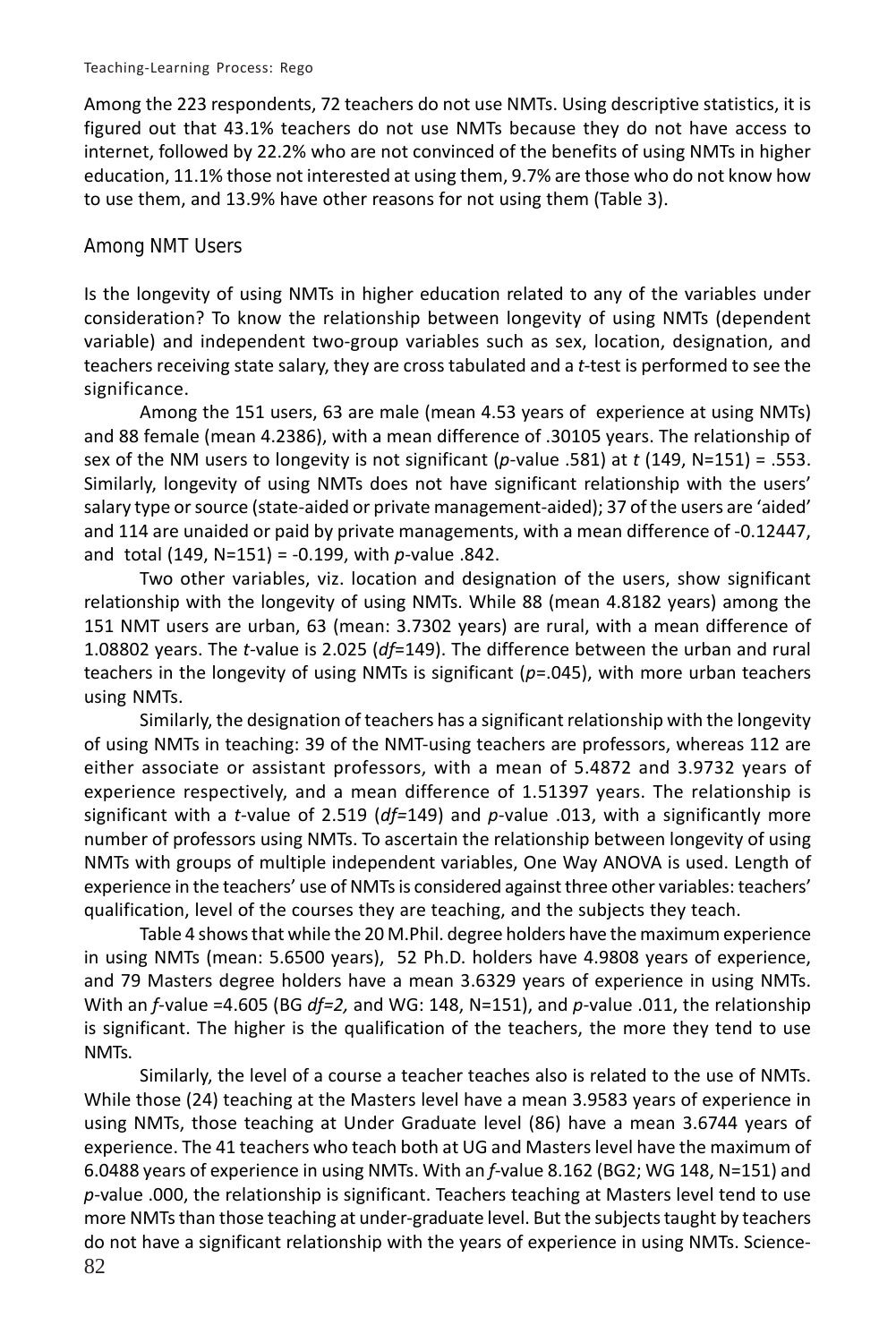related subject teachers (47) show a mean experience of 4.1489 years, social sciences teachers (32) have a mean of 4.0625 years, language teachers (31) have a mean of 4.6452 years, and commerce/ management-related and other subject teachers (41) have a mean of 4.6341 years experience. With an *f-*value of .320 (*df-* BG: 3, WG: 147, N=151) and *p-*value 8.11, the relationship is not significant. Though the mean years of use experience of NMTs in language related courses is relatively more, nature of courses is a not major factor in determining their use.

| Variables                  |                 |                  | Group statistics   |                  |                | $t$ -Test results |           |       |      |
|----------------------------|-----------------|------------------|--------------------|------------------|----------------|-------------------|-----------|-------|------|
|                            |                 | N                | Mean               | <b>SD</b>        |                | Mean              | t         | df    | Sig  |
|                            |                 |                  | (years)            |                  |                | difference        |           |       |      |
| Sex:                       | Male            | 63               | 4.5397             | 3.42583          |                | .30105            | .553      | 149   | .581 |
|                            | Female          | 88               | 4.2386             | 3.20199          |                |                   |           |       |      |
|                            | Total           | 151              | 4.3642             | 3.28934          |                |                   |           |       |      |
| Location:                  | Urban           | 88               | 4.8182             | 3.23609          |                | 1.08802           | 2.025     | 149   | .045 |
|                            | Rural           | 63               | 3.7302             | 3.28342          |                |                   |           |       |      |
|                            | Total           | 151              | 4.3642             | 3.28934          |                |                   |           |       |      |
| Designation: Prof          |                 | 39               | 5.4872             | 3.56793          |                | 1.51397           | 2.519     | 149   | .013 |
| Assoc./Asst. Prof          |                 | 112              | 3.9732             | 3.10901          |                |                   |           |       |      |
|                            | Total           | 151              | 4.3642             | 3.28934          |                |                   |           |       |      |
| Govt Aid:                  | Aided           | 37               | 4.2703             | 3.39647          |                | $-12447$          | $-.199$   | 149   | .842 |
|                            | Unaided         | 114              | 4.3947             | 3.26856          |                |                   |           |       |      |
|                            | Total           | 151              | 4.3642             | 3.28934          |                |                   |           |       |      |
|                            |                 |                  |                    | One Way ANOVA    |                |                   |           |       |      |
| Variables                  | N               | Mean             | <b>SD</b>          | BG*              | df             | SS                | <b>MS</b> | F     | Sig  |
|                            |                 | (years)          |                    | & WG*            |                |                   |           |       |      |
| Qualification:             |                 |                  |                    |                  |                |                   |           |       |      |
| PhD                        | 52              | 4.9808           | 3.43848            | B G              | $\overline{2}$ | 95.082            | 47.541    | 4.605 | .011 |
| MPhil                      | 20              | 5.6500           | 3.75955            | WG               | 148            | 1527.885          | 10.324    |       |      |
| Masters                    | 79              | 3.6329           | 2.90083            |                  |                |                   |           |       |      |
| Total                      | 151             | 4.3642           | 3.28934            | Total            | 150            | 1622.967          |           |       |      |
| Teaching level:            |                 |                  |                    |                  |                |                   |           |       |      |
| UG                         | 86              | 3.6744           | 2.86743            | $\overline{BG}$  | $\overline{2}$ | 1.61222           | 80.611    | 8.162 | .000 |
| PG                         | 24              | 3.9583           | 2.86628            | $\overline{W}$ G | 148            | 1461.744          | 9.877     |       |      |
| Both UG & PG               | 41              | 6.0488           | 3.78782            |                  |                |                   |           |       |      |
| Total                      |                 | 151 4.3642       | 3.28934            | Total            | 150            | 1622.967          |           |       |      |
| Subjects of Teaching:      |                 |                  |                    |                  |                |                   |           |       |      |
| Sciences                   | $4\overline{7}$ | 4.1489           | 3.56297            | <b>BG</b>        | 3              | 10.525            | 3.508     | .320  | 8.11 |
| Soc. Sciences              | $\overline{32}$ | 4.0625           | 3.55544            | <b>WG</b>        | 147            | 1612.441          | 10.969    |       |      |
| Language/Arts<br>Commerce/ | 31<br>41        | 4.6452<br>4.6341 | 2.71475<br>3.22301 |                  |                |                   |           |       |      |
| Management                 |                 |                  |                    |                  |                |                   |           |       |      |
| Total                      |                 | 151 4.3642       | 3.28934            | Total            | 150            | 1622.967          |           |       |      |
|                            |                 |                  |                    |                  |                |                   |           |       |      |

Table 4. Longevity of NMT use by demographic variable

Note: BG\* Between Groups; WG\* Within Groups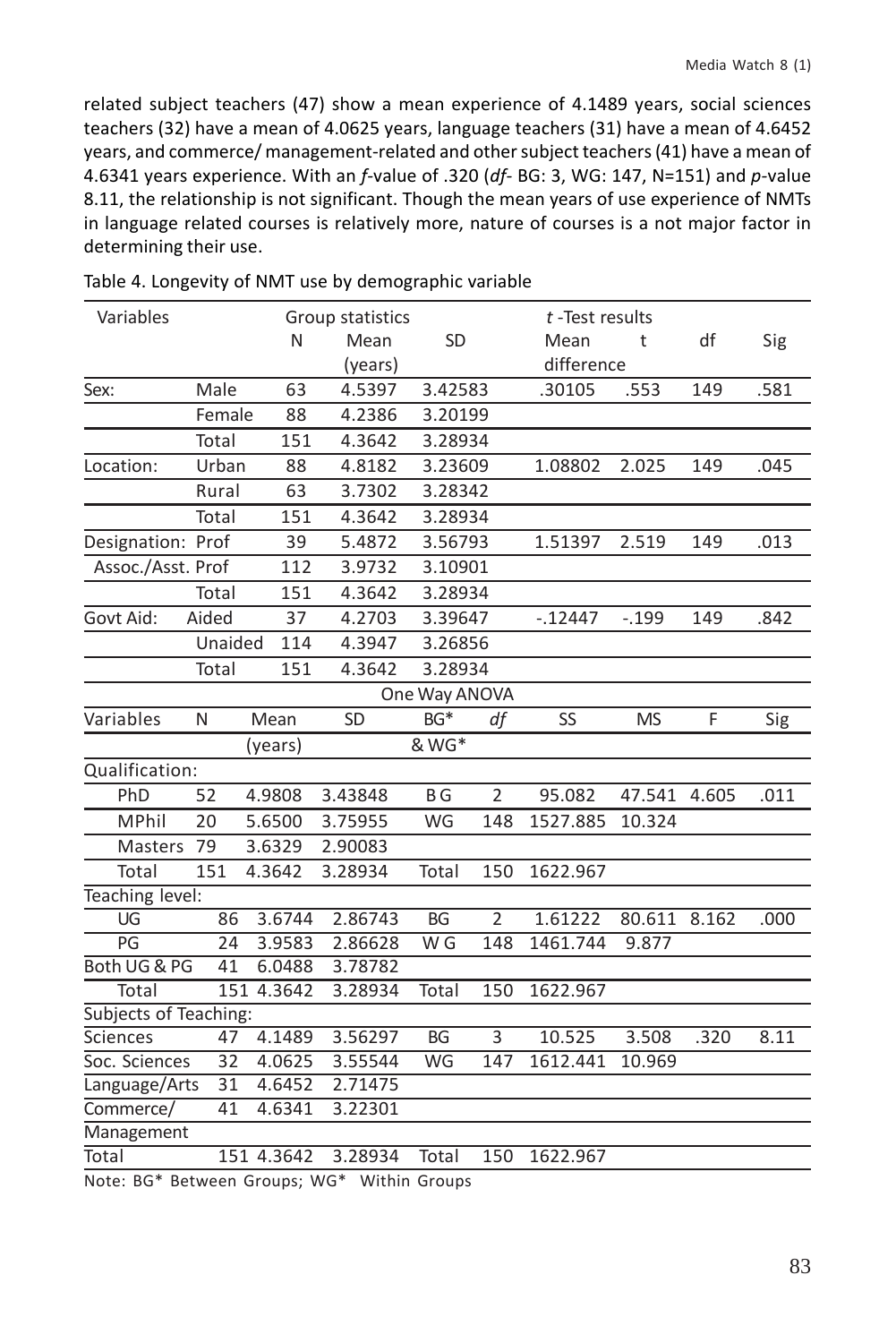*Regularity of NMT Use by Socio- Demographic Variables*: The analysis reveals that the practice of using NMTs regularly is not common among the faculty members. As could be noted in Table No 5, only a small minority (17.2%) of the respondents reported using NMTs in teaching regularly, while an overwhelming 44.4 % of the teachers are occasional users and the remaining 38.4 % are frequent users.

Between the two sex groups there are not any statistically significant difference when compared with the regularity of using NMTs (*p-*value=.949): among the regular users of NMTs, men are 17.5%, whereas women are 17.0%. Among the frequent users 39.7% are male and 37.5% are female, and among occasional users 42.9% are male and 45.5% female. Similarly, the regularity of NMT use in teaching is not dependent on the faculty members' qualification, designation, the level of courses they teach, the subjects of teaching and the source of their salaries (aided or unaided). At X2 (4, N=151) =4.956 and *p*-value .292 (for qualification) and p=.495 (designation), subject they teach (.606) the relationship is not significant.

Overall, under the designation variable, 17.2% are regular users, and 44.4% are occasional users, with a *p*-significance value .495. Teachers teaching at UG or PG level also do not show any significant relationship (p-value .852), with only 17.2% users reporting to use NMTs regularly (Table 5).

In the aided-unaided category of teachers, the overall percentage of NMT users is 17.2, while among the state-aided faculty it is slightly higher (21.6%) than the unaided (15.8%). But a bigger percentage of users still are found to be in the occasional user category (44.4%). The p-value .704 suggests that the regularity of using NMTs in higher education is not dependent on source of the salary or the amount. In a like manner, analysis of teachers teaching specific subjects and their regularity of the use of NMTs is not significantly related, with 17.2% of the teachers using NMTs regularly, while a big percentage (44.4) of teachers using only occasionally. The  $X^2 = 4.522$  ( $df=2$ , N=151) and p-value of .606 show that the regularity of using NMTs is not dependent on the subjects they teach.

*NMT Platforms preferences*: Table 6 shows that among various platforms/ applications available, YouTube is the most sought after technology by teachers (74.8%), followed by WhatsApp and online newspapers at 49.0% each, and MOOCs at 46.4%. Other NMTs preferred by educators were Facebook (35.1%), blogs (31.8%), online TV (15.2%), Instagram (7.3%), Twitter (6.6%), and other applications (22.5%). This question offered multiple choices, in which respondents could choose all those responses applicable to them, and hence yields percentages beyond 100.

Table 7 shows that the maximum number of users (84.4%) employ new media technologies for updating themselves in their respective fields, followed by 72.2% to interact with their students. About 60.9% of the teachers say that they use NMTs for their own research purpose, such as publication of papers, review of literature, and data collection. While 43.7% teachers use them as an aid in their lectures, 36.4% respondents use NMTs to post/ notify assignment for students, and 25.2% of the respondents use NMTs as a platform to submit student assignments. Table No. 8 shows the analysis of the teachers' perceptions of using NMTs: what are its perceived effects on students.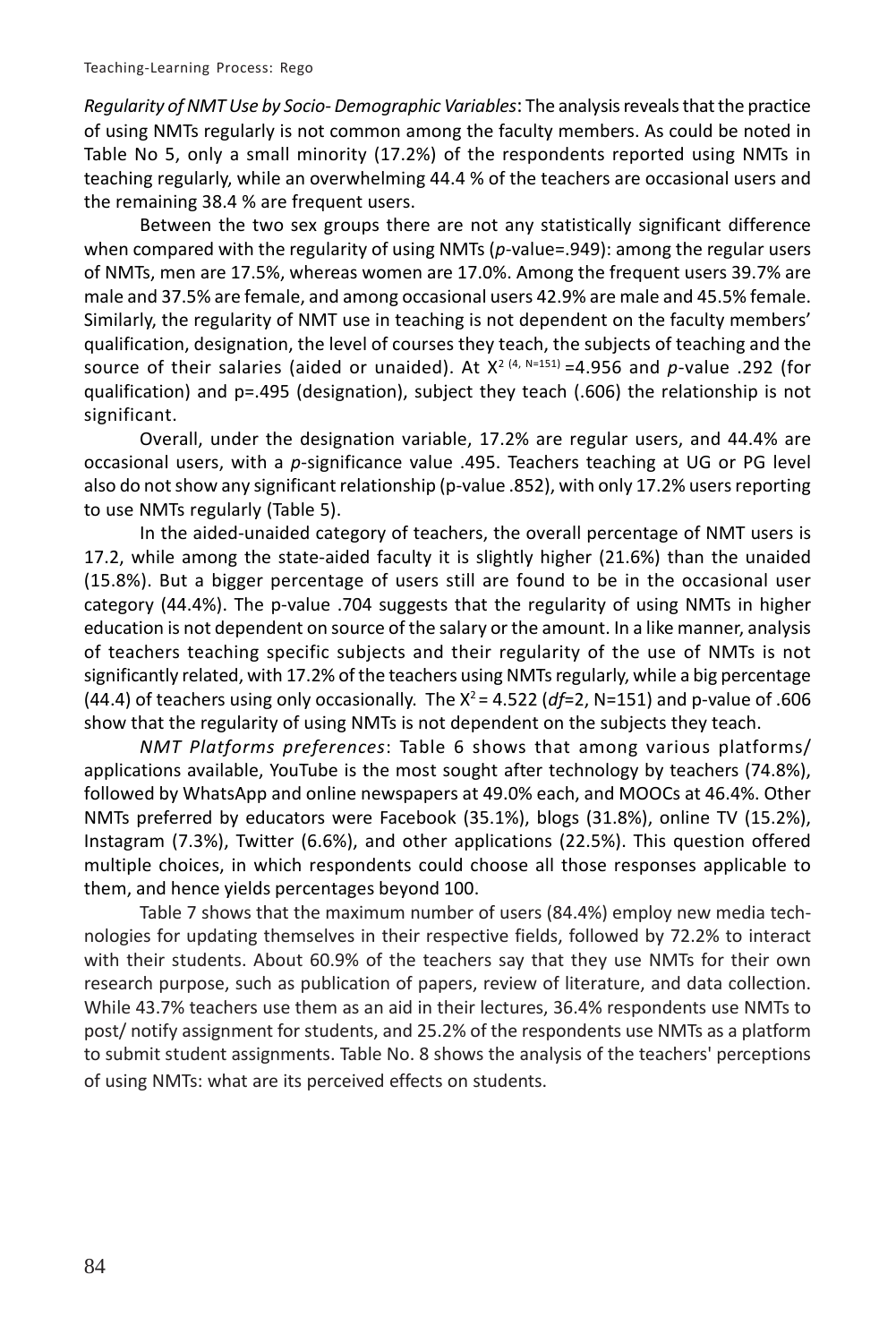| Variables                                                          |           | Regularity of NMT Use |                            | Total     | Chi-Square    |
|--------------------------------------------------------------------|-----------|-----------------------|----------------------------|-----------|---------------|
|                                                                    | Regularly | Frequently            | Occasionally               | N(%)      | Results       |
|                                                                    | $N(\%)$   | N(%)                  | N (%)                      |           |               |
| Sex: Male                                                          | 11 (17.5) | 25 (39.7)             | 27 (42.9)                  | 63 (100)  | $X^2 = .105$  |
| Female                                                             | 15 (17.0) | 33 (37.5)             | 40 (45.5)                  | 88 (100)  | $df = 2$      |
| Total                                                              | 26 (17.2) | 58 (38.4)             | 67 (44.4)                  | 151 (100) | $Sig = .949$  |
| Qualification:                                                     |           |                       |                            |           |               |
| PhD                                                                | 6(11.5)   | 26 (50.0)             | 20(38.5)                   | 52 (100)  | $X^2 = 4.956$ |
| MPhil                                                              | 4(20.0)   | 6(30.0)               | 10 (50.0)                  | 20 (100)  | $df = 4$      |
| Masters                                                            | 18 (23.0) | 28 (32.9)             | 37 (46.9)                  | 79(100)   | $Sig = .292$  |
| Total                                                              | 26 (17.2) | 151 (67.7)            | 72 (32.3)                  | 151 (100) |               |
| Designation:                                                       |           |                       |                            |           |               |
| Professor                                                          | 9(23.1)   | 13 (33.3)             | 17(43.6)                   | 39 (100)  | $X^2 = 1.408$ |
| Asso/ Asst. Prof.17 (15.2)                                         |           | 45 (40.2)             | 50(44.6)                   | 112 (100) | $df = 2$      |
| Total                                                              | 26(17.2)  | 58 (38.4)             | 67 (44.4)                  | 151 (100) | $Sig = .495$  |
| Teaching Level:                                                    |           |                       |                            |           |               |
| UG                                                                 | 14 (16.3) | 32 (37.2)             | 40 (46.5)                  | 86 (100)  | $X^2 = 1.355$ |
| PG                                                                 | 3(12.5)   | 10 (41.7)             | 11 (45.8)                  | 24 (100)  | $df = 4$      |
| Both UG & PG                                                       | 9(22.0)   | 16 (39.0)             | 16 (39.0)                  | 41 (100)  | Sig=.852      |
| Total                                                              | 26 (17.2) | 58 (38.4)             | 67(44.4)                   | 151 (100) |               |
| Aided/Unaided:                                                     |           |                       |                            |           |               |
| Aided                                                              | 8(21.6)   | 13 (35.1)             | 16 (43.2)                  | 37 (100)  | $X^2 = .703$  |
| Unaided                                                            | 18 (15.8) | 45 (39.5)             | 51(44.7)                   | 114 (100) | $df = 2$      |
| Total                                                              | 26 (17.2) | 58 (38.4)             | 67(44.4)                   | 151 (100) | $Sig = .704$  |
| Subjects:                                                          |           |                       |                            |           |               |
| Science                                                            | 6(12.8)   | 20 (42.6)             | 21 (44.7)                  | 47 (100)  | $X^2 = 4.522$ |
| Social Science                                                     | 8(25.0)   | 9(28.1)               | 15 (46.9)                  | 32 (100)  | $df = 6$      |
| Languages                                                          | 4(12.9)   | 15 (48.4)             | 12 (38.7)                  | 31 (100)  | $Sig = .606$  |
| Commerce/<br>Management                                            | 8(19.5)   | 14 (34.1)             | 19 (46.3)                  | 41 (100)  |               |
| Total                                                              | 26 (17.2) | 58 (38.4)             | 67(44.4)                   | 151 (100) |               |
|                                                                    |           |                       |                            |           |               |
| Table 6. Platforms used in using NMT<br><b>NMT Platforms Used*</b> |           | %                     | <b>NMT Platforms Used*</b> |           | $\frac{9}{6}$ |
|                                                                    |           | $(N=151)$ (N)         |                            |           | $(N=151)$ (N) |
| YouTube                                                            |           | 74.8                  | WhatsApp                   |           | 49.0          |
| Online Newspapers                                                  |           | 49.0                  | <b>MOOCs</b>               |           | 46.4          |
| Facebook                                                           |           | 35.1                  | <b>Blogs</b>               |           | 31.8          |
| Online TV                                                          |           | 15.2                  | Instagram                  |           | 7.3           |

Twitter 6.6 Other 22.5

Table 5. Regularity of NMT use by socio-demographic variable

\* This was a multiple choice question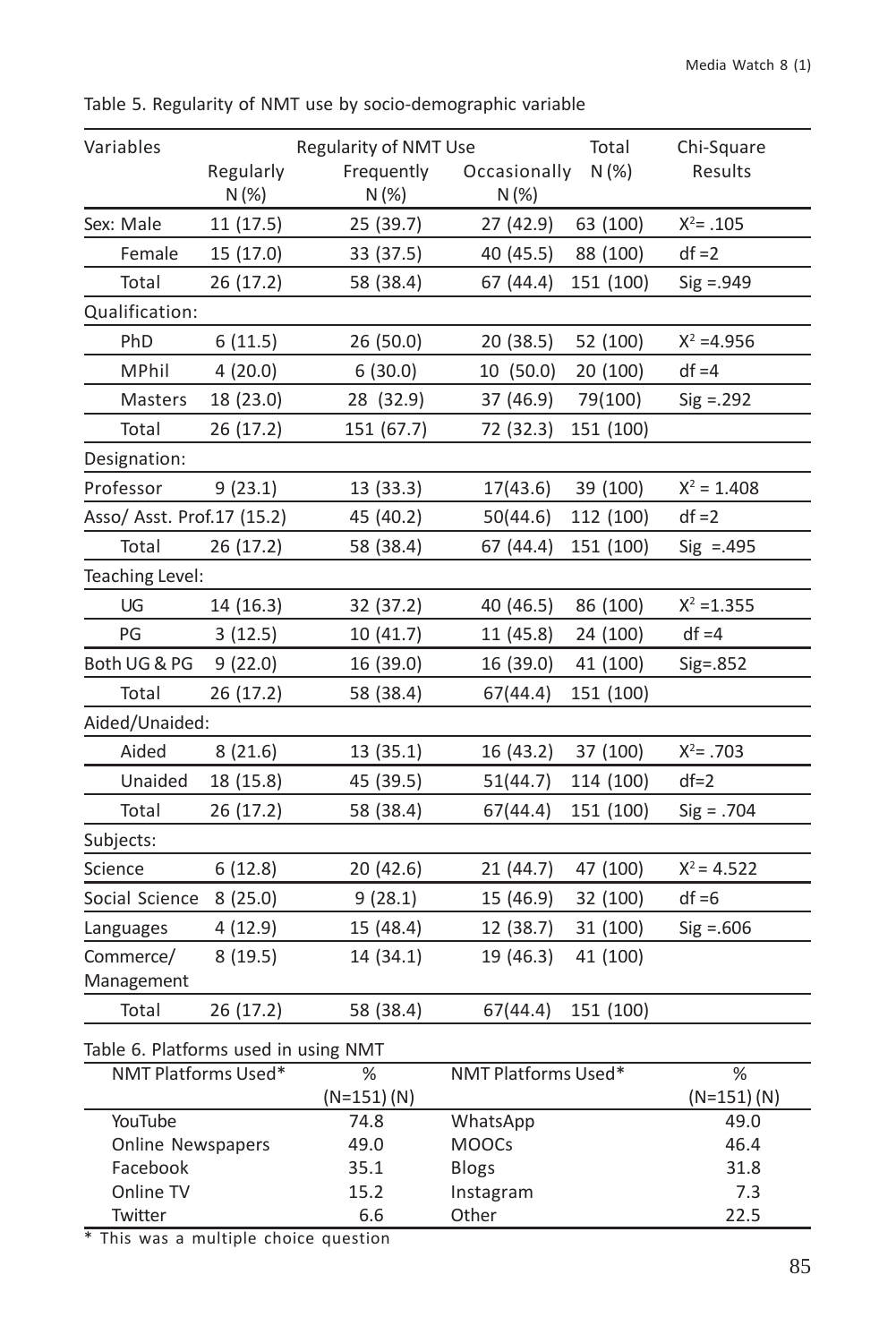*Purpose of using NMT*: Again, using descriptive statistics, the purpose for which teachers use NMTs was gauged.

| Purposes                  | $\%^*$ (N=151) |
|---------------------------|----------------|
| Update                    | 84.8           |
| Interaction               | 72.2           |
| Research                  | 60.9           |
| Lecture                   | 43.7           |
| Post Assignments          | 36.4           |
| Submission of Assignments | 25.2           |
| .                         |                |

Table 7. Purposes for using NMTs

\* This was a multiple choice question

Of the 151 users, 77.5% feel that when they use NMTs, students learn better, whereas 59.6% feel that students fare better, and 19.2 respondents feel that students get distracted when NMTs are used in teaching. It means that teachers find using NMTs in education is useful and effective.

| Table of reachers perception or the eneces of nini-on stagents |             |
|----------------------------------------------------------------|-------------|
| Perception of effects                                          | $%$ (N=151) |
| Students learn better                                          | 77.5        |
| Students fare better                                           | 59.6        |
| Students get distracted                                        | 19.2        |

Table 8. Teachers' perception of the effects of NMT on students

### **Conclusion**

This research tried to examine the use of new media technologies in higher education. Significantly a higher number of female teachers (in the entire sample as well as among users of new media technologies alone) tend to use NMTs in teaching - learning than their male counterparts do. This is in line with the current phenomenon of more and more female teachers opting to teach than males do. Similarly, a higher number of highly qualified people (like Ph.D. holders) use these technologies than the less qualified teachers do. In the non-classified sample of teachers, which included both the users of NMTs and the nonusers, designation of teachers holds no significance to the use of NMTs, whereas among the user-only group, teachers with higher designation use them more. Similarly, source and amount of salary received by a teacher does not affect the use of NMTs; both, better paid teachers as well as others show similar pattern of use of NMTs. Neither do particular disciplines/ streams of subjects such as sciences, social sciences, humanities, commerce and management or any other professional programmes like technical, law, or nursing courses affect their NMT use pattern.

But their use at the level of the course at which the teachers teach has a significant relationship in both the classified and non-classified sample of teachers. For example, at the Masters level, many more teachers use NMTs than those teaching only at the Under Graduate level.

The age of the teachers makes a positive difference for the use of NMTs (with a mean of 35.3775 years among users against the 32.4444 years among the non-users). Younger teachers are less likely to use NMTs.

Among those not using NMTs, 43.1% have cited the lack of internet facilities as the main reason for not using them, while 22.2% have expressed a lack of conviction concerning the using NMTs. The primary reason for the first observation is more likely to be related to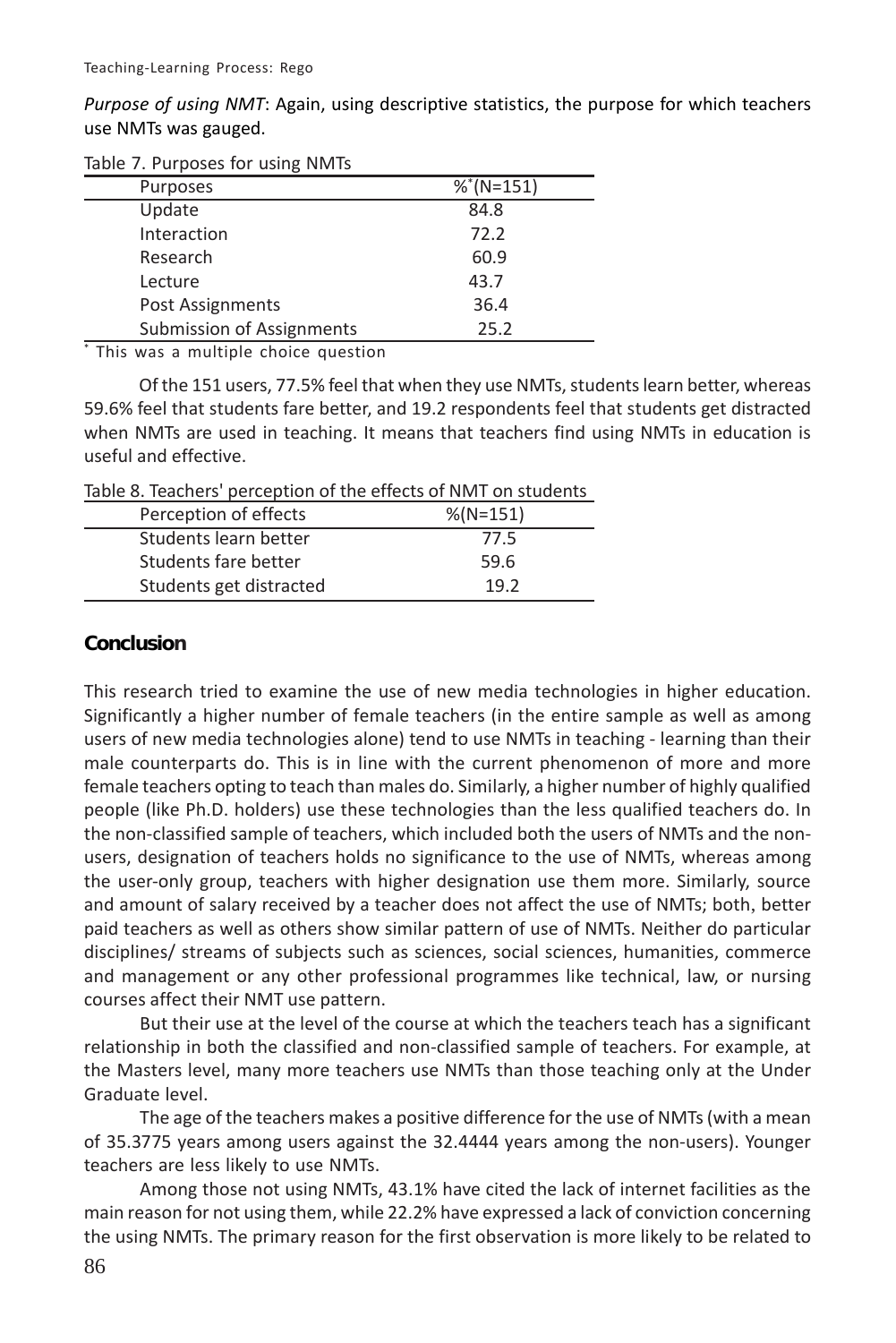the lack of wholesome development of the Kalaburgi Division in North-Eastern, and Vijayapura and North Canara, in Belagavi Division in north-western parts of Karnataka. This is ascertained by the researcher's personal visit to these areas of the state to collect data. Many colleges in this region do not have access to broadband or projection facilities in their colleges. In some places in the Northern region, the people are not able to connect even to mobile networks for lack of adequate mobile signals, making access to NMTs much more difficult (Rego, personal interviews, Aug.8-15, 2016).

Another factor that adds to the weight and value for this reason is the lack of development in terms of access to education, information technologies, transport, and wholesome development. Many teachers in the Northern and Central parts of the state expressed surprise at the possibilities of learning online, and for free. Additionally, there is constant scheduled and unscheduled load-shedding in these parts of the state. Hence, teachers find it difficult to use NMTs. Also to be noted is the fact that very few teachers (9.7%) cite ignorance at using NMTs as the primary reason for not using them, points to the possibility of they using NMTs if they were to have easy access to them (ibid.).

Among the non-users, most (80.6%) are from the unaided (or privately paid) sector, who teach in private colleges and tend to have more teaching and low-ranked administration-related work. In some of the Kalaburgi Division colleges, many of the teachers tend to teach in more than one college, leaving little time for themselves or their enhancement (ibid.). And an even bigger percentage (86.6%) of teachers among the nonusers are either Assistant and Associate Professors, often without a grade, qualification, teaching or research experience. A significant number of non-users of NMTs teach at the UG level. Since India has over 35,539 colleges against the 700 universities (RUSA, 2013) and the number of students studying at the UG level far exceeds the number of students studying at the Master level, it is reasonable to state that a majority of non-users fall in this category.

Among the users of NMTs, factors such as sex, source of salaries, and the subjects taught by them, do not have a significant relationship with the use of NMTs, whereas location of teachers (urban-rural divide) in using NMTs in education, their higher designation, qualification (especially M.Phil. level), and their teaching at Masters level are significant factors which contributed positively to the use of NMTs. None of the demographic factors seems to have a significant relationship with regularity of the use of NMTs among their users.

YouTube is the most preferred/used (74.8%) digital platform for teaching in higher education. The reason given by the faculty is the repertoire of educational videos available on the platform makes it easier for them to download and use them in teaching. WhatsApp and online newspapers are the second most preferred with 49% preference each. While the wide use of WhatsApp among youth is the primary reason for using it in education to communicate with their students, online newspapers help in updating and informing them instantly on the related news. The reasons for using NMTs vary from teachers updating themselves on the subjects of their expertise (84.8%) to interaction with students (72.2%) concerning education, to using them for research purposes such as review of literature (60.9%).

Very few (25.2%) teachers use NMTs for submission of assignments by students and posting of assignments (36.4%). While 64.3% (45) urban teachers use MOOCs, 35.7% use MOOCs in rural areas. Besides the lack of facilities such as electricity and broadband internet, in the smaller towns and villages (of Kalaburgi and Belagavi Divisions), many teachers are unaware of MOOCs and the possibilities of posting and submitting assignments online (R. Rego, personal observations, August 8-15, 2016).